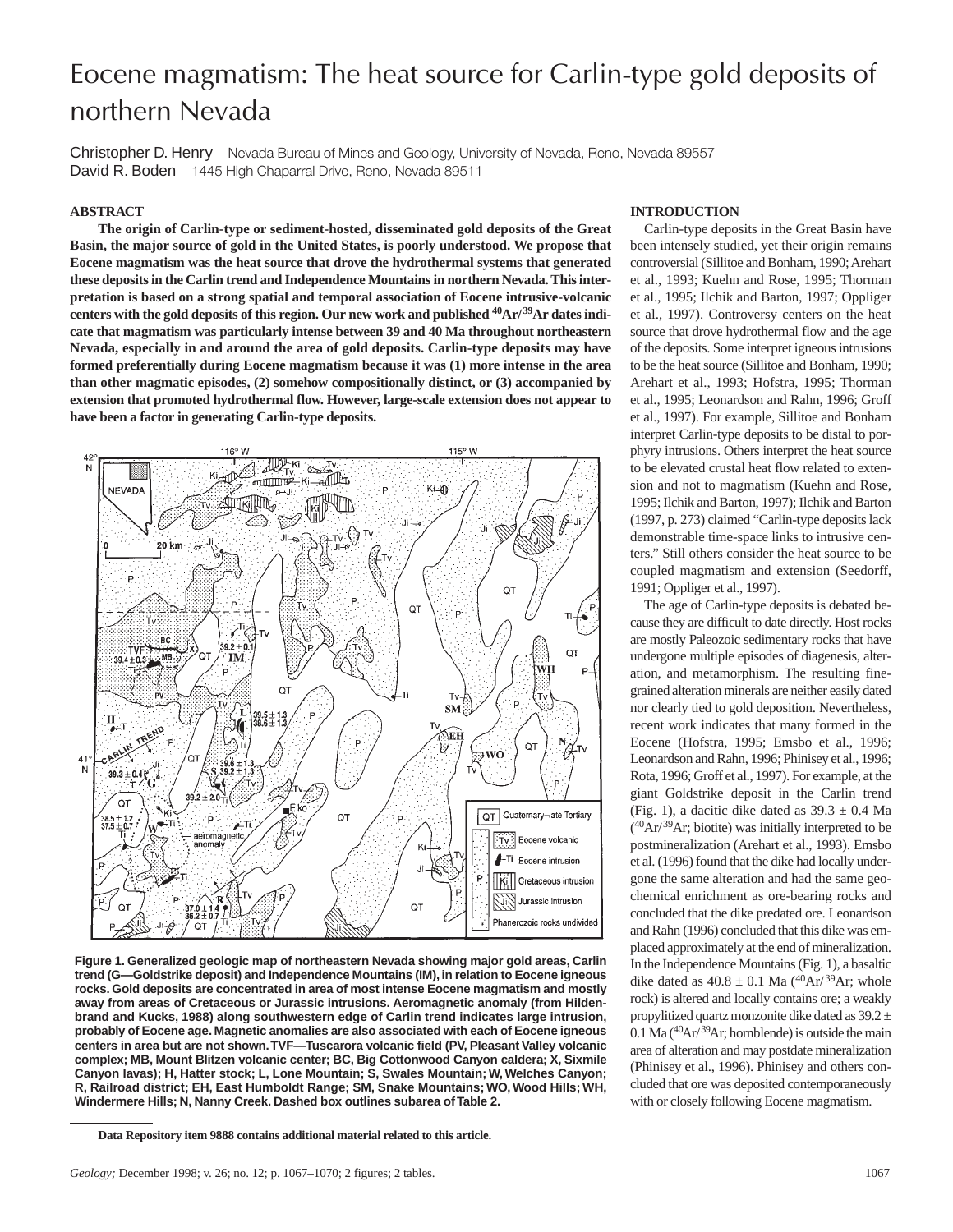What is certain is that the huge Carlin-type deposits require a large-scale process of crustal fluid flow (Christensen, 1996). We argue that this large-scale process was driven by Eocene magmatism, which was widespread in northeastern Nevada, especially in and around the major gold deposits of the Carlin trend and Independence Mountains (Fig. 1), and was the most intense magmatic event of the region. To document the importance of Eocene igneous activity, we briefly describe the geology and geochronology of major igneous centers in the region.

## **EOCENE MAGMATISM OF NORTHEASTERN NEVADA**

That magmatism began in northeastern Nevada about 43 Ma and swept southwestward during the Eocene and Oligocene has long been known (Stewart, 1980). Published <sup>40</sup>Ar/<sup>39</sup>Ar and K-Ar ages and our new work in the Tuscarora volcanic field, the largest example of this activity, indicate that magmatism was particularly intense between about 39 and 40 Ma (Fig. 2; Table 1). Although rocks dated by the  $40Ar/39Ar$  method are relatively few, every area in which such dating has been performed, including in the Carlin trend and Independence Mountains, indicates that activity

|                                                                                                                                                                      | Lone Mountain                           |
|----------------------------------------------------------------------------------------------------------------------------------------------------------------------|-----------------------------------------|
| Ŧ                                                                                                                                                                    | Swales Mtn                              |
|                                                                                                                                                                      | Welches Canyon                          |
|                                                                                                                                                                      | <b>Railroad District</b>                |
| Sixmile Canyon lavas<br>н<br>Mount Neva intrusive episode<br>Big Cottonwood Canyon caldera<br>Mount Blitzen volcanic center<br>н<br>Pleasant Valley volcanic complex | Tuscarora volcanic field<br>н           |
|                                                                                                                                                                      | Independence Mtns                       |
|                                                                                                                                                                      | Goldstrike, Carlin trend<br>Adobe Range |
| <b>Ar/<sup>39</sup>A</b> l                                                                                                                                           | <b>Snake Mtns</b>                       |
|                                                                                                                                                                      | East Humboldt Range                     |
|                                                                                                                                                                      | Wood Hills                              |
|                                                                                                                                                                      | Windermere Hills                        |
|                                                                                                                                                                      | Nanny Creek                             |
|                                                                                                                                                                      | SE Elko Co                              |
|                                                                                                                                                                      | Westemmost Utah                         |
| 36<br>38<br>37<br>39                                                                                                                                                 | 40<br>41<br>42<br>43                    |
| Ash-flow tuff<br>о<br>Lava or intrusion                                                                                                                              | Age (Ma)                                |

**Figure 2. Age plot of Eocene magmatism in northeastern Nevada, including all published 40Ar/ 39Ar ages (Mueller, 1992; Arehart et al., 1993; Hofstra, 1994; Brooks et al., 1995) and K-Ar ages of intrusions near Carlin trend and Independence Mountains. Bars are ±1**σ**. See Figure 1 for locations. Data for Tuscarora indicate timing of five volcanic centers (Henry and Boden, 1998). Lavas and intrusions have local sources, but ash-flow tuffs may have erupted from sources many tens of kilometers away from dated location.**

was concentrated in this time. Dated rocks are lavas, intrusions, and ash-flow tuffs of intermediate to silicic composition, rock types that erupt or intrude from large, subjacent magma chambers. Sources for the lavas and intrusions must underlie them almost directly. The tuffs may have erupted from more distant sources but are unlikely to have flowed more than ~50 km from source, so eruptive centers were still within northeastern Nevada.

## **Tuscarora Volcanic Field**

The Tuscarora volcanic field lies just north of the Carlin trend and west of the Independence Mountains (Fig. 1). At least five major igneous centers were active in the southern part of the field during an intense period of magmatism between 39.9 and 39.3 Ma (Figs. 1 and  $2$ ;<sup>1</sup> Henry and Boden, 1998). From oldest to youngest, these centers are: (1) an ~16-km-diameter andesitic to dacitic lava pile (39.9–39.7 Ma); (2) a dacitic dome and tuff field that fills an  $11 \times 6$  km basin (39.8–39.7 Ma); (3) a 16-km-diameter rhyolitic ash-flow caldera (39.7 Ma); (4) a three part intru-

sive episode with early dacite plugs, a granodiorite pluton, and andesitic to rhyolitic dikes  $(39.5-39.3 \text{ Ma})$ ; and  $(5)$  another andesitic to dacitic lava pile (39.3 Ma).

## **Carlin Trend**

Although not prominent in early descriptions of deposits of the Carlin trend, Eocene dikes are abundant there (Arehart et al., 1993; Lauha and Bettles, 1993; Leonardson and Rahn, 1996; Rota, 1996; M. Ressel, 1997, personal commun.). Only the 39.3 Ma dacite dike is confidently dated (Arehart et al., 1993). Other dikes range from andesite to low-silica rhyolite and from unaltered to ore bearing. These dikes are petrographically indistinguishable from dated Eocene dikes at Tuscarora and in Welches Canyon (see following) and unlike older intrusive rocks. Older intrusions in the Carlin trend are the Jurassic (158 Ma; Arehart et al., 1993) Goldstrike diorite, which predated mineralization, and a small  $(0.26 \text{ km}^2)$ , Cretaceous granite near Welches Canyon (ca. 108 Ma; Evans, 1980).

Obviously, heat from a few dikes is insufficient to drive major hydrothermal flow. However, silicic to intermediate dikes such as these generally emanate from much larger magma chambers, which are required to generate intermediate to silicic melts by differentiation of parental basalt or melt-

## TABLE 1. EOCENE MAGMATISM OF NORTHEASTERN NEVADA

| Location, name                        | Rock types                                                            | Age<br>$(Ma)^*$                                    | Refer-<br>encet         |
|---------------------------------------|-----------------------------------------------------------------------|----------------------------------------------------|-------------------------|
| Tuscarora volcanic field              |                                                                       | 39.9-39.3                                          | 1                       |
| Sixmile Canyon lavas                  | Dacite-andesite lava pile                                             | 39.3                                               |                         |
| Mount Neva intrusive episode          | Dacite, granodiorite, and andesite<br>to rhyolite intrusions          | 39.5-39.3                                          | 1                       |
| Big Cottonwood Canyon caldera         | Rhyolitic ash-flow caldera                                            | 39.7                                               | 1                       |
| Mount Blitzen volcanic center         | Dacite dome and tuff field in 11 x 6<br>km fault-bound basin          | 39.8-39.7                                          |                         |
| Pleasant Valley volcanic complex      | Dacite-andesite lava pile                                             | 39.9-39.7                                          | 1                       |
| Carlin trend                          | Andesite to rhyolite dikes                                            | $39.3 \pm 0.4$                                     | $\overline{2}$          |
| <b>Independence Mountains</b>         | Basalt dike                                                           | $40.8 \pm 0.1$                                     | 3                       |
|                                       | Quartz monzonite dike                                                 | $39.2 + 0.1$                                       | $\overline{\mathbf{4}}$ |
|                                       | Rhyolite dikes                                                        | ?                                                  | 5                       |
|                                       | Andesite tuffs                                                        | $41.6 + 0.1$<br>$40.1 \pm 0.1$                     | 2, 3                    |
| <b>Areas surrounding Carlin trend</b> |                                                                       |                                                    |                         |
| <b>Hatter stock</b>                   | Dacite intrusion                                                      | Eocene                                             |                         |
| Lone Mountain                         | Quartz monzonite, possible silicic<br>ash-flow tuff and small caldera | $38.6 + 1.3$<br>$39.5 \pm 1.3$                     | 6                       |
| Swales Mountain                       | Porphyritic quartz monzonite and<br>granodiorite                      | $39.6 \pm 1.3$<br>$39.2 \pm 1.3$<br>$39.2 \pm 2.0$ | 7                       |
| Welches Canyon                        | Porphyritic dacite and rhyolite;<br>granodiorite                      | $38.5 \pm 1.2$<br>$37.5 \pm 0.7$                   | 8                       |
| Railroad district                     | Porphyritic rhyolite, granite, and<br>monzonite                       | $36.2 \pm 0.7$<br>$37.0 \pm 1.4$                   | 9.10                    |

\* Regular type: <sup>40</sup>Ar/<sup>39</sup>Ar ages. Italicized: K-Ar ages. Tuscarora ages based on 17<sup>40</sup>Ar/<sup>39</sup>Ar ages.

†1, Henry and Boden, 1998; 2, Arehart et al., 1993; 3, Hofstra, 1994; 4, Phinisey et al., 1996; 5, Adams, 1996; 6, Ketner, 1998; 7, Evans and Ketner, 1971; 8, Evans, 1980; 9, Ketner and Smith, 1963;

10, Armstrong, 1970.

<sup>&</sup>lt;sup>1</sup>GSA Data Repository item 9888, <sup>40</sup>Ar/<sup>39</sup>Ar data, laser-fusion analyses, and step-heating analyses, is available on request from Documents Secretary, GSA, P.O. Box 9140, Boulder, CO 80301. E-mail: editing@geosociety.org.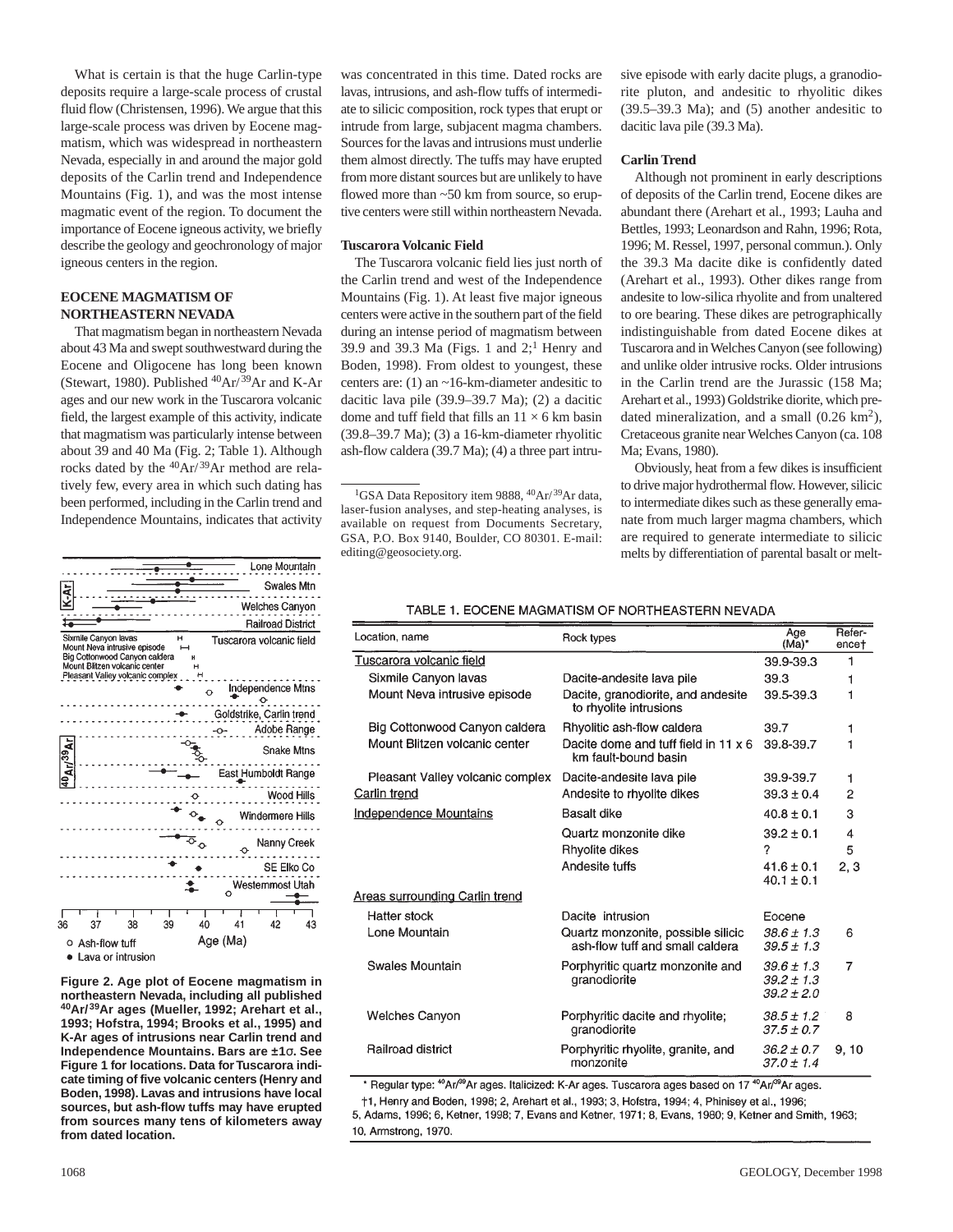ing of crust or both (e.g., Barker, 1981; Anderson, 1990). Therefore, the presence of even a few dacite dikes indicates that a larger intrusion is nearby or below, probably within a few kilometers, a conclusion also reached by Leonardson and Rahn (1996).

### **Independence Mountains**

Both intrusive and extrusive Eocene rocks are present in the Independence Mountains (Figs. 1 and 2; Table 1; Hofstra, 1994; Adams, 1996; Phinisey et al., 1996). Intrusive rocks include the 40.8 Ma basalt dike and 39.2 Ma quartz monzonite dikes discussed here (Phinisey et al., 1996) and undated but mineralized rhyolite dikes (Adams, 1996). Rhyolitic to andesitic ash-flow tuffs have unknown sources; some may have erupted from near Tuscarora.

## **Igneous Centers Surrounding the Carlin Trend**

Eocene igneous centers are particularly abundant around the Carlin trend but few rocks have been dated by the  $^{40}Ar/^{39}Ar$  method (Figs. 1) and 2; Table 1). Common porphyritic textures of intrusive rocks and their association with volcanic rocks demonstrate shallow emplacement. Therefore, cooling was rapid and K-Ar ages likely approximate the time of emplacement.

The Hatter stock is a small  $(2 \text{ km}^2)$  porphyritic dacite that cuts Ordovician sedimentary rocks just north of the Carlin trend. No dates are published, but the dacite is petrographically similar to Eocene dacites near Tuscarora and elsewhere.

At Lone Mountain, Paleozoic rocks form a  $13 \times 8$  km dome that is probably underlain by a major intrusion (Ketner, 1998). Exposed intrusions are quartz monzonite dated as about 39 Ma (Fig. 2; Table 1). Porphyritic dacite or low-silica rhyolite containing abundant lithic fragments and possible pumice occupies the core of the dome and may be ash-flow tuff filling a small caldera. Porphyritic dacite and rhyolite dikes are common.

Numerous granodiorite to quartz monzonite stocks and porphyritic dacite dikes intrude and dome Paleozoic rocks over a 20 km<sup>2</sup> area at Swales Mountain (Evans and Ketner, 1971), in a setting much like at Lone Mountain. Three K-Ar dates on larger intrusions are about 39 Ma.

Several 38 Ma granodiorite and quartz latite stocks and numerous dikes crop out in Welches Canyon adjacent to the Carlin trend (Figs. 1 and 2; Evans, 1980). An extensive  $({\sim}200~\mathrm{km}^2)$ , intermediate to silicic volcanic field begins 5 km south of the intrusions; still more intrusions are at the southern end of the field. The volcanic rocks are Eocene (Stewart, 1980) and are likely extrusive equivalents of the Welches Canyon intrusions. A prominent aeromagnetic anomaly coincides with the belt of Eocene intrusive and volcanic rocks (Fig. 1; Hildenbrand and Kucks, 1988). Although Evans (1980) attributed the anomaly to a larger pluton beneath the small Cretaceous intrusion near Welches Canyon, the coincidence of the

anomaly with the Eocene rocks suggests that it more likely reflects a large Eocene pluton.

A composite stock  $(1 \text{ km}^2)$ , consisting of 36 to 37 Ma granite, monzonite, and rhyolite, and related dikes intrude Mississippian rocks in the Railroad mining district near the south end of the Carlin trend (Ketner and Smith, 1963).

#### **DISCUSSION**

In an initial attempt to quantify the intensity of Eocene magmatism, we calculated outcrop areas of Eocene volcanic and intrusive rocks and Cretaceous and Jurassic intrusions for northeastern Nevada and for an area near the Carlin trend and Independence Mountains (Table 2). These data show that Eocene intrusive and volcanic rocks are concentrated near the gold districts where volcanic rocks constitute 31% of exposed bedrock (total area minus Quaternary–late Tertiary alluvium). Although intrusions crop out only locally, magnetic data (Hildenbrand and Kucks, 1988) indicate that they underlie all recognized areas of activity, including those with volcanic rocks and those with dikes such as in the Carlin trend. Exposed intrusions of all ages show major magnetic anomalies. Anomalies around Eocene intrusions are significantly larger than the exposed bodies and total 940 km2 (22% of bedrock) in the area of gold deposits. Even these data understate the abundance of large intrusions; the 39.7 Ma, 16-km-diameter caldera at Tuscarora has no magnetic expression but must be underlain by an intrusion of similar size (Henry and Boden, 1998). Lack of exposure of large intrusions simply reflects insufficient erosion. Eocene dikes are widespread in the Carlin trend (Arehart et al., 1993; Leonardson and Rahn, 1996; Rota, 1996) and are probably apophyses from Eocene stocks at depth. The dikes could be from a single, large intrusion that underlies the aeromagnetic anomaly shown in Figure 1. Alternatively, other major intrusions underlie the trend but are too deep to be expressed magnetically. Similarly, silicic dikes in the Independence Mountains indicate a large, nearby pluton. In contrast, Cretaceous and Jurassic intrusions are significant away from the gold districts but minor near them (Fig. 1; Table 2).

The data here indicate that large volumes of intermediate to silicic magmas intruded throughout northeastern Nevada in the Eocene (Figs. 1

and 2; see also Brooks et al., 1995). This intense pulse of Eocene magmatism provides an obvious heat source for Carlin-type deposits, i.e., the large-scale process of Christensen (1996). The age data are consistent with either a distinct pulse of activity between 39 and 40 Ma around the Carlin trend and Independence Mountains, or with a southward sweep through this area as is recognized more regionally (Stewart, 1980). These two alternatives offer some interesting implications for the timing of mineralization, whether broadly synchronous or showing a similar age gradient. Given the difficulty in dating mineralization, these alternatives will be difficult to evaluate, but more precise  ${}^{40}Ar/{}^{39}Ar$  dating of igneous activity in and around the Carlin trend and Independence Mountains is warranted.

Numerous questions remain about Carlin-type deposits. The likelihood that Eocene magmatism was a major heat source does not preclude other episodes of magmatism generating deposits nor does it address the important question of sources of metals and fluids. Nevertheless, no deposits of the Carlin trend and Independence Mountains are demonstrably of any other age, so was Eocene magmatism somehow special?

1. Eocene magmatism appears to have been more intense, both regionally and particularly near gold deposits, than either Jurassic or Cretaceous magmatism (Fig. 1). In the Carlin trend and Independence Mountains, Jurassic and Cretaceous intrusions include only the Goldstrike diorite and the small granite near Welches Canyon (Evans, 1980; Arehart et al., 1993). Intrusions or volcanic centers of all ages are present throughout northeastern Nevada but are not associated with Carlin-type deposits. Oligocene volcanic centers are even more abundant in central Nevada than Eocene centers are in northeastern Nevada (Table 2), but Carlin-type deposits are few. Combined with the obvious concentration of gold deposits in narrow structural belts, these observations indicate that magmatic heat source is not the only factor.

2. Eocene magmatism was geochemically distinct. This would seem important only if magma also provided metals, which is equivocal (Sillitoe and Bonham, 1990; Ilchik and Barton, 1997). No magmatic episode is sufficiently well characterized to evaluate this possibility.

TABLE 2. AREAS OF EOCENE INTRUSIVE AND VOLCANIC ROCKS AND JURASSIC AND CRETACEOUS INTRUSIONS

|       | Area* of Figure 1                                                                                    |            |              | Subarea of Figure 1<br>near gold districts |          | Central Nevada<br>38°-39.5° N, 115.5°-118° W |        |          |              |
|-------|------------------------------------------------------------------------------------------------------|------------|--------------|--------------------------------------------|----------|----------------------------------------------|--------|----------|--------------|
| Total | 37,720                                                                                               | Percentage |              | 7170                                       |          | Percentage                                   | 36,160 |          | Percentage   |
| QТ    | 18.760                                                                                               | of total   | total $-$ QT | 2880                                       | of total | total $-$ QT                                 | 19,970 | of total | total $-$ QT |
| Ti    | 65                                                                                                   | 0.17       | 0.34         | 40                                         | 0.56     | 0.93                                         | 210    | 0.58     | 1.3          |
| Tv    | 2500                                                                                                 | 6.6        | 13.2         | 1330                                       | 18.5     | 31                                           | 9290   | 25.7     | 57.4         |
| Κi    | 278                                                                                                  | 0.74       | 1.47         | 0.26                                       | 0        | 0                                            | 290    | 0.80     | 1.8          |
| Ji    | 294                                                                                                  | 0.78       | 1.55         | 28                                         | 0.39     | 0.65                                         | 115    | 0.32     | 0.71         |
|       | * All areas in km <sup>2</sup> . Ti and Tv in Figure 1 are 43-34 Ma; in central Nevada are 34-17 Ma. |            |              |                                            |          |                                              |        |          |              |